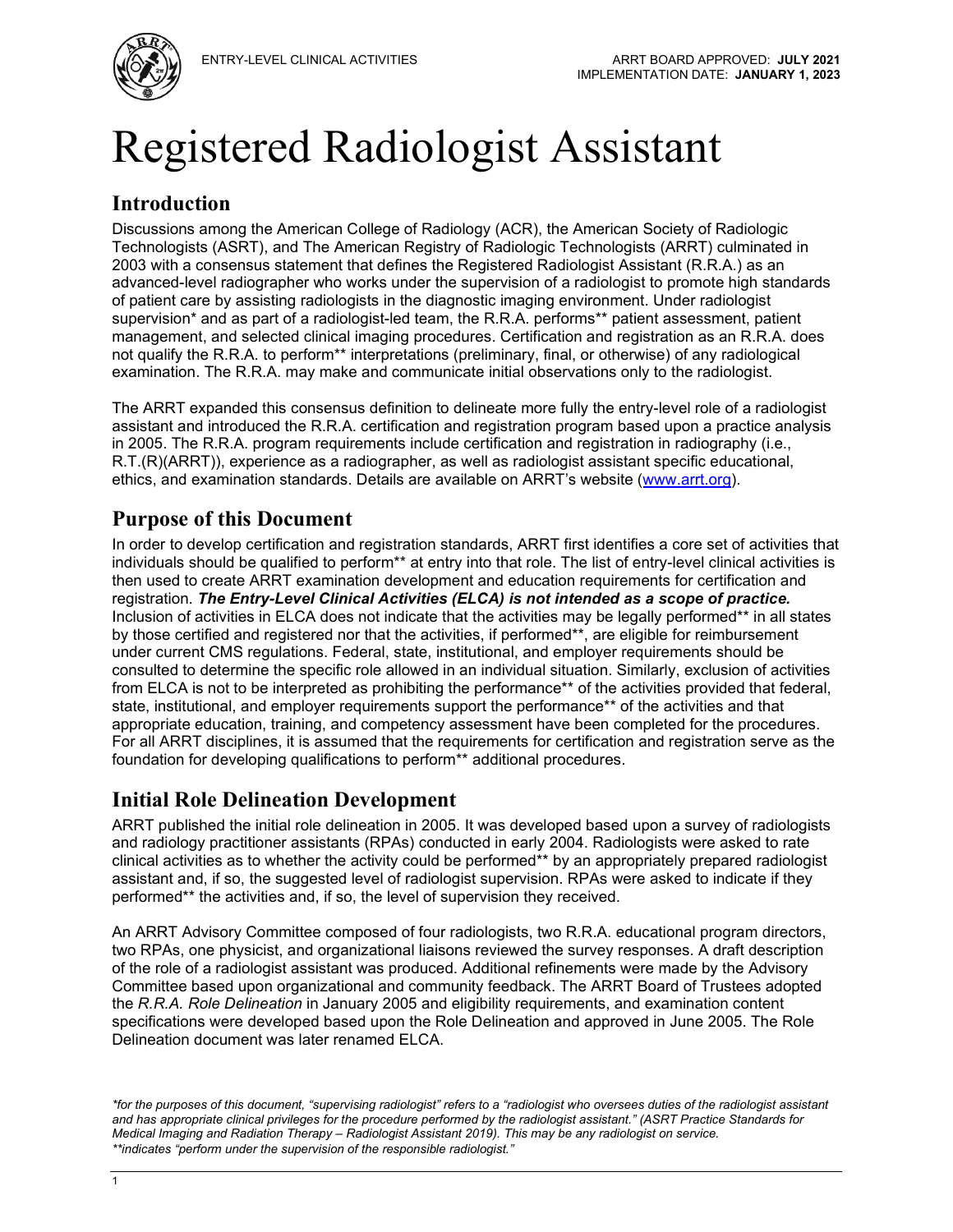

# **Updates to the R.R.A. Certification and Registration Program**

ARRT's certification and registration requirements are periodically updated to incorporate changing practice patterns and expectations. Revisions to ELCA are first suggested by the ARRT committee members, which consists of a combination of radiologists identified by the ACR, physicists identified by the AAPM, and R.R.A.s and educators identified by the ARRT. Typically, a draft survey is created by the committee members and reviewed by the Inter-Societal Commission on Radiologist Assistants (ICRA). ICRA is composed of representatives of ACR, ASRT, SRPE and ARRT. Once approved, the survey is administered to Radiologist Extenders identified from ARRT's database, a sample of ACR radiologists, and radiologists who work with Radiologist Extenders. The survey results are reviewed by the ARRT committee members and ICRA to identify possible updates to ELCA. The ARRT Board of Trustees makes the final decision on changes to ELCA. This update process is repeated at least every five years and more frequently if needed.

# **Most Recent Practice Analysis**

In 2021, the ARRT surveyed a national sample of Radiologist Assistants (identified as either R.R.A.s and/or RPAs), ACR radiologists, and radiologists who work with Radiologist Assistants to identify the responsibilities of an R.R.A. When evaluating survey results, the advisory committee applied a 40% criterion. That is, to be included on the task inventory, at least 40% of Radiologist Assistants must report that they perform\*\* the activity, and at least 40% of radiologists must indicate that the procedure could be delegated to a Radiologist Assistant. The advisory committee could include an activity that did not meet the 40% criterion if there was a compelling rationale to do so (e.g., a task that falls below the 40% guideline but is expected to rise above the 40% guideline in the near future). The *Content Specifications for the Registered Radiologist Assistant* and the *Didactic and Clinical Portfolio Requirements for Certification and Registration as a Registered Radiologist Assistant* are updated to reflect the changes to ELCA.

# **Conclusion**

The clinical procedures included in ELCA reflect procedures performed\*\* by a significant percentage of Radiologist Assistants and which a significant percentage of radiologists were comfortable delegating to an R.R.A. under their supervision. The survey identified many procedures that were being performed\*\* by some Radiologist Assistants, but not by a sufficient percentage to warrant inclusion in ELCA. Exclusion from this document is not intended to limit the procedures performed\*\* by an R.R.A. provided that appropriate education, training, and competency assessment have been documented for those procedures and provided that federal, state, institutional, and employer requirements support the performance\*\*.

**Radiologist supervision of R.R.A. performed\*\* procedures is required as part of a radiologist-led team.** The ARRT test development and education requirements for certification and registration assume that the level of supervision for entry-level R.R.A.s will be at the direct level for clinical procedures. Direct supervision<sup>1</sup> is defined as the radiologist present in the radiology facility and immediately available to furnish assistance and direction throughout the performance\*\* of the procedure, but not required to be present in the room when the procedure is performed\*\*. The assumption of a specific level of supervision is intended to assist in the development of entry-level certification and registration requirements. The actual level of radiologist supervision for an R.R.A. in practice will depend upon the R.R.A.'s experience as well as federal, state, institutional, and employer requirements. Best practice for all exams requiring consent includes the radiologist meeting the patient.

It is expected that R.R.A.s who perform\*\* procedures other than those listed in ELCA will have received appropriate training and competency assessment on these procedures to assure patient safety and quality imaging. The additional clinical education and competence assessment should be documented within the individual R.R.A.'s portfolio. All activities should be performed\*\* in compliance with federal, state, institutional, and employer requirements.

*<sup>1</sup> This definition of direct supervision is based upon that of the Centers for Medicare & Medicaid Services (CMS). \*\*indicates "perform under the supervision of the responsible radiologist."*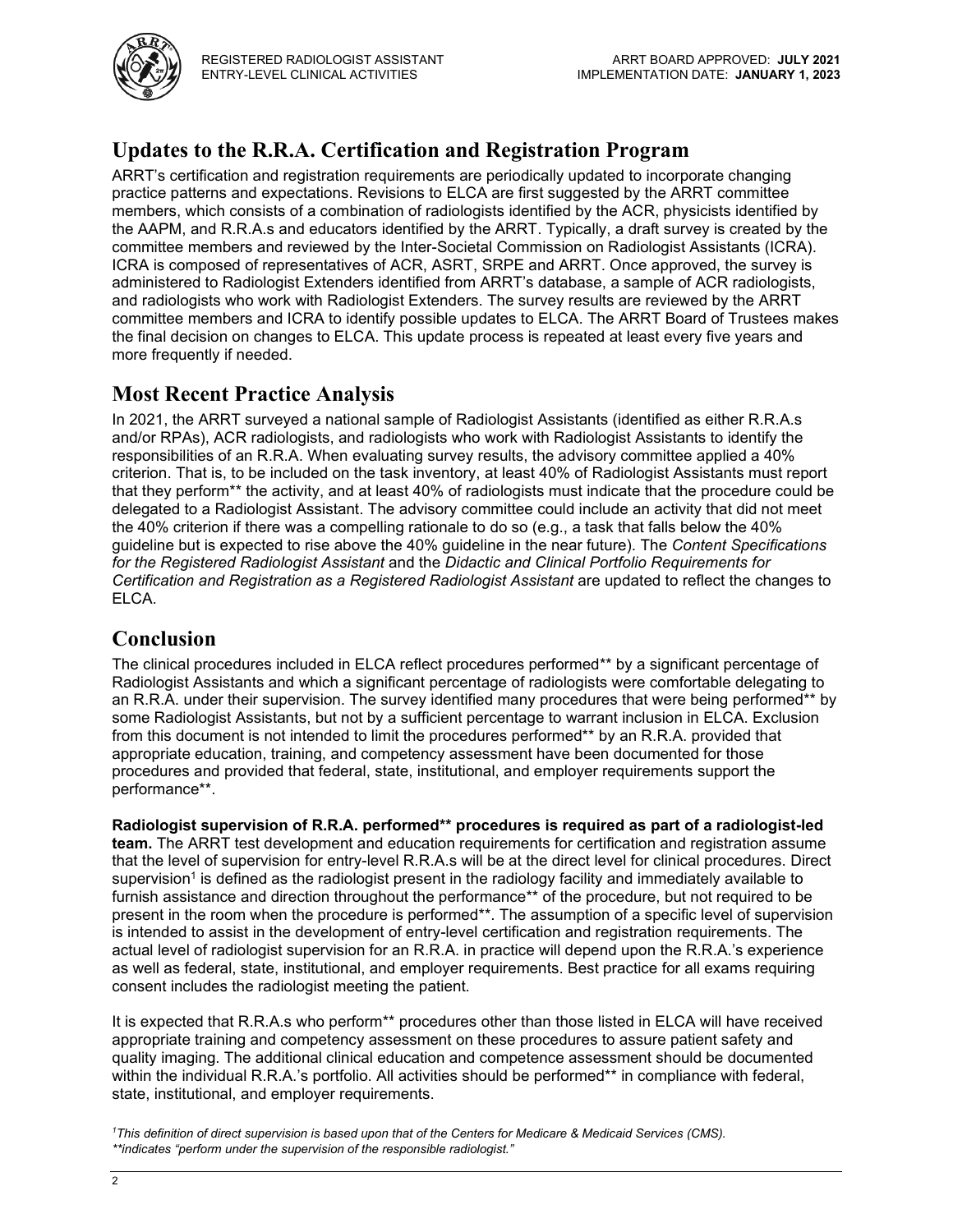

|     | <b>Clinical activities</b>                                                                                                                                                                                                                                                                 | <b>Content Categories</b><br>Legend: PC = Patient Care,<br>$S =$ Safety, IP = Image<br>Production,           |
|-----|--------------------------------------------------------------------------------------------------------------------------------------------------------------------------------------------------------------------------------------------------------------------------------------------|--------------------------------------------------------------------------------------------------------------|
|     |                                                                                                                                                                                                                                                                                            | $P =$ Procedures                                                                                             |
| 1.  | Review the patient's medical record to verify the appropriateness of a<br>specific exam or procedure and report significant findings to the<br>supervising radiologist.                                                                                                                    | PC.1.D., PC.1.G.,<br>PC.1.M., PC.2.B.                                                                        |
| 2.  | Assist the supervising radiologist in determining whether indications meet<br>the ACR Appropriateness Criteria <sup>®</sup> when advising those who order<br>examinations.                                                                                                                 | PC.1.D., S.1.B.1.A.                                                                                          |
| 3.  | Interview the patient to obtain, verify, or update medical history.                                                                                                                                                                                                                        | PC.1.C.2., PC.1.D.,<br>PC.1.E., PC.1.M.                                                                      |
| 4.  | Explain procedure to the patient or authorized representative, including a<br>description of risks, benefits, alternatives, and follow-up. ***                                                                                                                                             | PC.1.A., PC.1.C.,<br>PC.1.M.3.                                                                               |
| 5.  | Participate in obtaining informed consent.***                                                                                                                                                                                                                                              | PC.1.A.2., PC.1.B.,<br>PC.1.C.                                                                               |
| 6.  | Determine if the patient has followed instructions in preparation for the<br>exam (e.g., diet, premedications).                                                                                                                                                                            | PC.1.A.2., PC.1.C.,<br>PC.1.F.                                                                               |
| 7.  | Assess risk factors that may contraindicate the procedure (e.g., health<br>history, medications, pregnancy, psychological indicators, alternative<br>medicines). (Note: Must be reviewed with the supervising radiologist.)                                                                | PC.1.C., PC.1.D.,<br>PC.1.E., PC.1.G.,<br>PC.2.C.2.                                                          |
| 8.  | Recognize abnormal or missing lab values relative to the procedure or<br>imaging (e.g., eGFR, creatinine, beta-hCG)                                                                                                                                                                        | PC.1.D.3., PC.1.G.                                                                                           |
| 9.  | Perform** and document a procedure-focused physical examination,<br>and review relevant data (e.g., signs and symptoms, laboratory<br>values, significant abnormalities, vital signs); report findings to the<br>supervising radiologist for the following systems or anatomical<br>areas: | PC.1.C., PC.1.D.,<br>PC.1.E., PC.1.F.,<br>PC.1.G., PC.2.B.,<br>PC.2.C., PC.2.D. And P<br>as listed below a-h |
|     | a. abdominal                                                                                                                                                                                                                                                                               | P.1.A.2, P.1.B.2., P.1.C.2.,<br>P.1.D.2., P.1.E.2.                                                           |
|     | b. thoracic                                                                                                                                                                                                                                                                                | P.2.A.2., P.2.C.2.                                                                                           |
|     | c. cardiovascular                                                                                                                                                                                                                                                                          | P.2.A.2., P.2.C.2.                                                                                           |
|     | d. musculoskeletal                                                                                                                                                                                                                                                                         | P.3.A.2                                                                                                      |
|     | e. peripheral vascular                                                                                                                                                                                                                                                                     | P.4.B.2                                                                                                      |
|     | f. neurological                                                                                                                                                                                                                                                                            | P.4.A.2.                                                                                                     |
|     | g. endocrine                                                                                                                                                                                                                                                                               | P.3.B.2.                                                                                                     |
|     | h. breast and axillae                                                                                                                                                                                                                                                                      | P.2.D.2.                                                                                                     |
| 10. | Observe ECG for changes and recognize abnormal rhythms.                                                                                                                                                                                                                                    | PC.1.D.7., PC.1.F.3.,<br>P.2.B.2.                                                                            |
| 11. | Perform** urinary catheterization.                                                                                                                                                                                                                                                         | PC.1.K., P.1.D.4.                                                                                            |
| 12. | Perform** venipuncture.                                                                                                                                                                                                                                                                    | <b>PC.1.I</b>                                                                                                |
| 13. | Monitor IV lines for flow rate and complications.                                                                                                                                                                                                                                          | <b>PC.1.I</b>                                                                                                |
| 14. | Participate in the administration of moderate/conscious sedation as<br>prescribed by the supervising radiologist.                                                                                                                                                                          | PC.1.F., PC.1.M.,<br>PC.2.C.                                                                                 |

*<sup>\*\*</sup>indicates "perform under the supervision of the responsible radiologist."*

<sup>\*\*\*</sup>Patient or authorized representative must be able to communicate with the radiologist if they request or if any questions arise that cannot be appropriately answered by the radiologist assistant.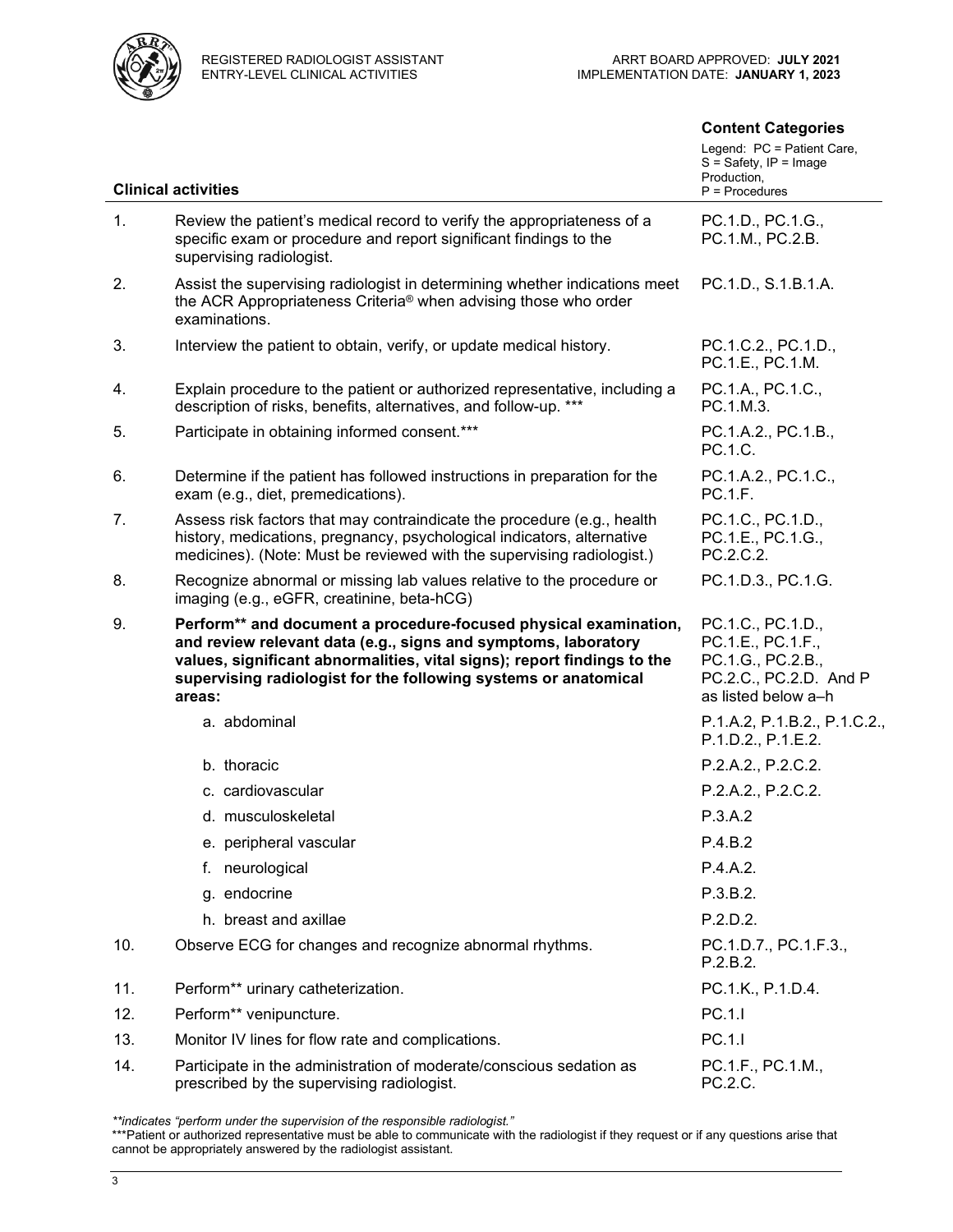

#### **Clinical activities Content Categories** Legend: PC = Patient Care,  $S =$  Safety, IP = Image Production, P = Procedures 15. Observe and assess patients who have received moderate/conscious sedation as part of the radiologist-led team. PC.1.F., PC.1.M., PC.2.C. 16. Assess patient's vital signs and level of anxiety/pain and inform the supervising radiologist when appropriate. PC.1.C., PC.1.F., PC.2.C. 17. Recognize and respond to medical emergencies (e.g., drug reactions, cardiac arrest, hypoglycemia) and activate emergency response systems, including notification of the supervising radiologist. PC.1.F.5., PC.1.L., PC.1.M., PC.2. 18. Administer oxygen as prescribed. And the example of the example of the example of the example of the example of the example of the example of the example of the example of the example of the example of the example of t 19. Explain effects and potential side effects to the patient or authorized representative of the pharmaceutical(s) required for the examination. PC.1.A.2.C., PC.2., P. 20. Administer contrast agents and radiopharmaceuticals as prescribed by the supervising radiologist. PC.1.F., PC.1.H., PC.2.A., PC.2.D., P. 21. Administer medications (EXCLUDING contrast agents and radiopharmaceuticals) as prescribed by a licensed practitioner and approved by the supervising radiologist. PC.1.F., PC.1.H., PC.2.A., PC.2.B., PC.2.C. 22. Monitor patient for side effects or complications of the pharmaceutical(s). PC.1.F., PC.1.M., PC.2.A.7, PC.2.D.2. 23. Operate medical imaging equipment (e.g., ultrasound, fixed/mobile fluoroscopic unit). S.1.G., P. 24. Document fluoroscopy time and radiation dose. PC.1.M.1.C., S.1 25. Use sterile or aseptic technique as required to help prevent infection. PC.1.H., P. 26. **Advocate for patient's radiation safety and protection:** S. a. assess the patient's past imaging history PC.1.D.4., S.1.B.3. b. Be aware of radiation safety resources available with Image Wisely®, Image Gently®, and radiologyinfo.org. S.1.B.3.B. c. Work with medical physicists, radiologists, and technologists in developing, reviewing, and updating imaging protocols. S.1.B.3., S.1.I. d. Be familiar with ACR MR Safety document and MR zones. S.1.H. 27. Perform\*\* procedures in compliance with Standards of Care, facility, and regulatory requirements, and ARRT Standards of Ethics. PC.1.A., PC.1.B., PC.1.M., PC.2.,S.1.B., S.1.F., P. 28. **Perform\*\* the following GI and chest examinations and procedures including contrast media administration when appropriate and operation of imaging equipment:** PC.2.D., S.1.G., and P as listed below a-j. a. esophageal study P.1.B.3.A. b. swallowing function study example of the p. 1.B.3.B. c. upper GI study **P.1.B.3.C.** d. post-operative study (e.g., bariatric surgery, anastomosis check) P.1.B.3.F. e. small bowel study example of the study of the P.1.B.3.D.

*\*\*indicates "perform under the supervision of the responsible radiologist."*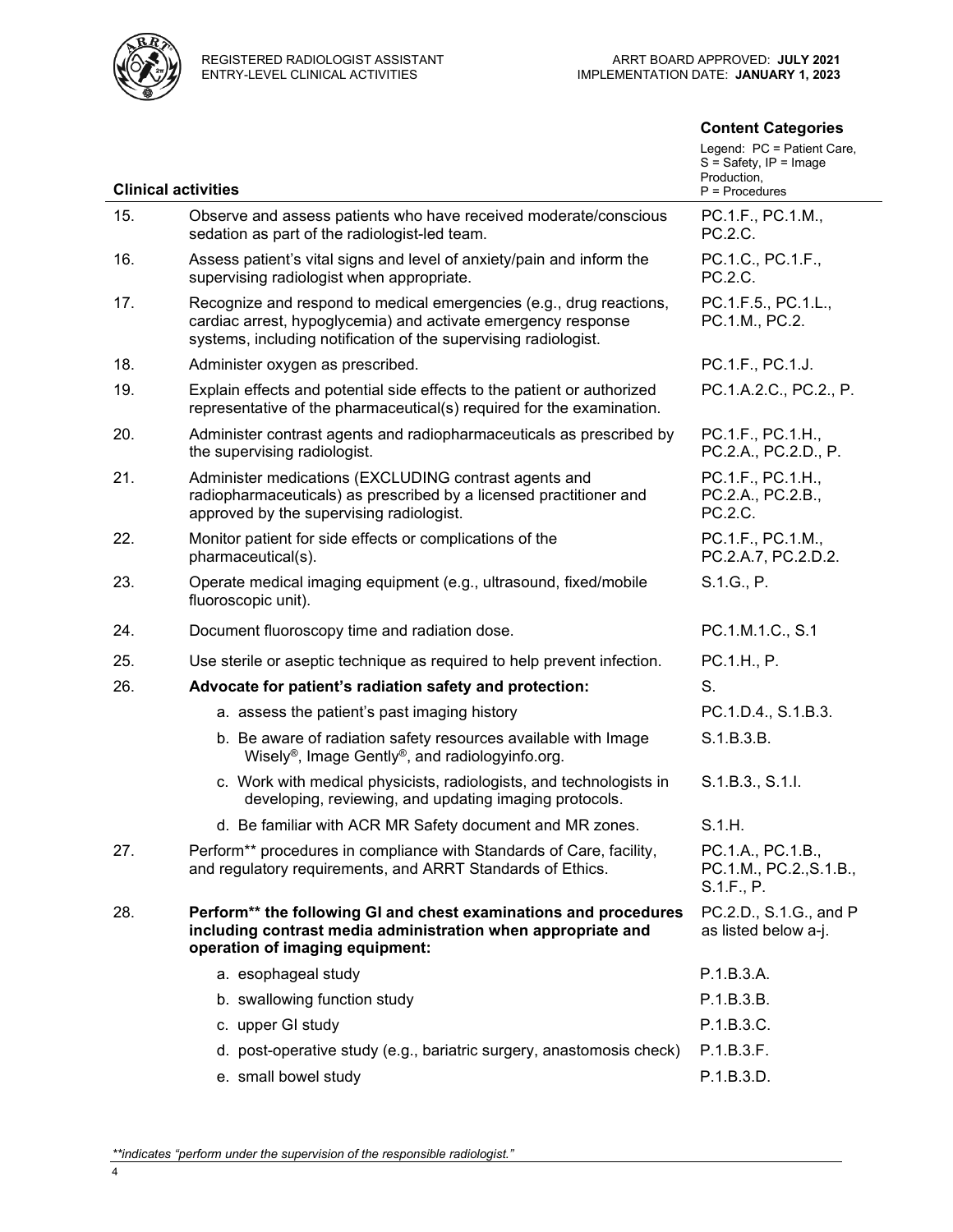

| <b>Clinical activities</b> |                                                                                                                                                             | <b>Content Categories</b><br>Legend: PC = Patient Care,<br>$S =$ Safety, IP = Image<br>Production,<br>$P =$ Procedures |
|----------------------------|-------------------------------------------------------------------------------------------------------------------------------------------------------------|------------------------------------------------------------------------------------------------------------------------|
|                            | f. enema with barium, air, or water soluble contrast                                                                                                        | P.1.B.3.E.                                                                                                             |
|                            | g. nasogastric/enteric and orogastric/enteric tube placement                                                                                                | P.1.B.3.H.                                                                                                             |
|                            | h. percutaneous, nasogastric/enteric, and orogastric/enteric tube<br>evaluation (verification with contrast injection)                                      | P.1.B.3.G.                                                                                                             |
|                            | i. t-tube cholangiogram                                                                                                                                     | P.1.C.3.B.                                                                                                             |
|                            | j. chest fluoroscopy                                                                                                                                        | P.2.A.3.                                                                                                               |
| 29.                        | Perform** the following GU examinations and procedures including<br>contrast media administration and operation of imaging equipment:                       | PC.2.D., S.1.G., and P<br>as listed below a-g.                                                                         |
|                            | a. antegrade urography through an existing catheter (e.g.,<br>nephrostography)                                                                              | P.1.D.3.A.                                                                                                             |
|                            | b. cystography, not voiding                                                                                                                                 | P.1.D.3.D.                                                                                                             |
|                            | c. retrograde urethrography or urethrocystography                                                                                                           | P.1.D.3.C.                                                                                                             |
|                            | d. voiding cystography/cystourethrography                                                                                                                   | P.1.D.3.D.                                                                                                             |
|                            | e. loopography (urinary diversion study)                                                                                                                    | P.1.D.3.B.                                                                                                             |
|                            | f. hysterosalpingography - imaging only                                                                                                                     | P.1.E.3.                                                                                                               |
|                            | g. hysterosalpingography - procedure and imaging                                                                                                            | P.1.E.3.                                                                                                               |
| 30.                        | Perform** the following invasive nonvascular procedures with image<br>guidance including contrast media administration and needle or<br>catheter placement: | PC.2.D., S.1.G., and P<br>as listed below a-p.                                                                         |
|                            | a. therapeutic bursa aspiration and/or injection                                                                                                            | P.3.A.3.A.                                                                                                             |
|                            | b. diagnostic joint aspiration                                                                                                                              | P.3.A.3.B.                                                                                                             |
|                            | c. therapeutic joint injection                                                                                                                              | P.3.A.3.C.                                                                                                             |
|                            | d. Arthrography (radiography, CT, and MR)                                                                                                                   | P.3.A.3.E.                                                                                                             |
|                            | 1. shoulder                                                                                                                                                 | P.3.A.3.E.1                                                                                                            |
|                            | 2. elbow                                                                                                                                                    | P.3.A.3.E.2                                                                                                            |
|                            | 3. wrist                                                                                                                                                    | P.3.A.3.E.3                                                                                                            |
|                            | 4. hip                                                                                                                                                      | P.3.A.3.E.4                                                                                                            |
|                            | 5. knee                                                                                                                                                     | P.3.A.3.E.5                                                                                                            |
|                            | 6. ankle                                                                                                                                                    | P.3.A.3.E.6                                                                                                            |
|                            | e. lumbar puncture without injection                                                                                                                        | P.4.A.3.A.                                                                                                             |
|                            | f. lumbar puncture for myelography, or cisternography                                                                                                       | P.4.A.3.B.                                                                                                             |
|                            | g. cervical, thoracic, or lumbar myelography – imaging only                                                                                                 | P.4.A.3.B.                                                                                                             |
|                            | h. thoracentesis with or without catheter                                                                                                                   | P.2.C.3.A.                                                                                                             |
|                            | i. placement of catheter for pneumothorax                                                                                                                   | P.2.C.3.B.                                                                                                             |
|                            | j. paracentesis with or without catheter                                                                                                                    | P.1.A.3.A.                                                                                                             |
|                            | k. abscess, fistula, or sinus tract study                                                                                                                   | P.1.A.3.B.                                                                                                             |
|                            | I. percutaneous drainage with or without placement of catheter                                                                                              | P.1.A.3.C.                                                                                                             |

*\*\*indicates "perform under the supervision of the responsible radiologist."*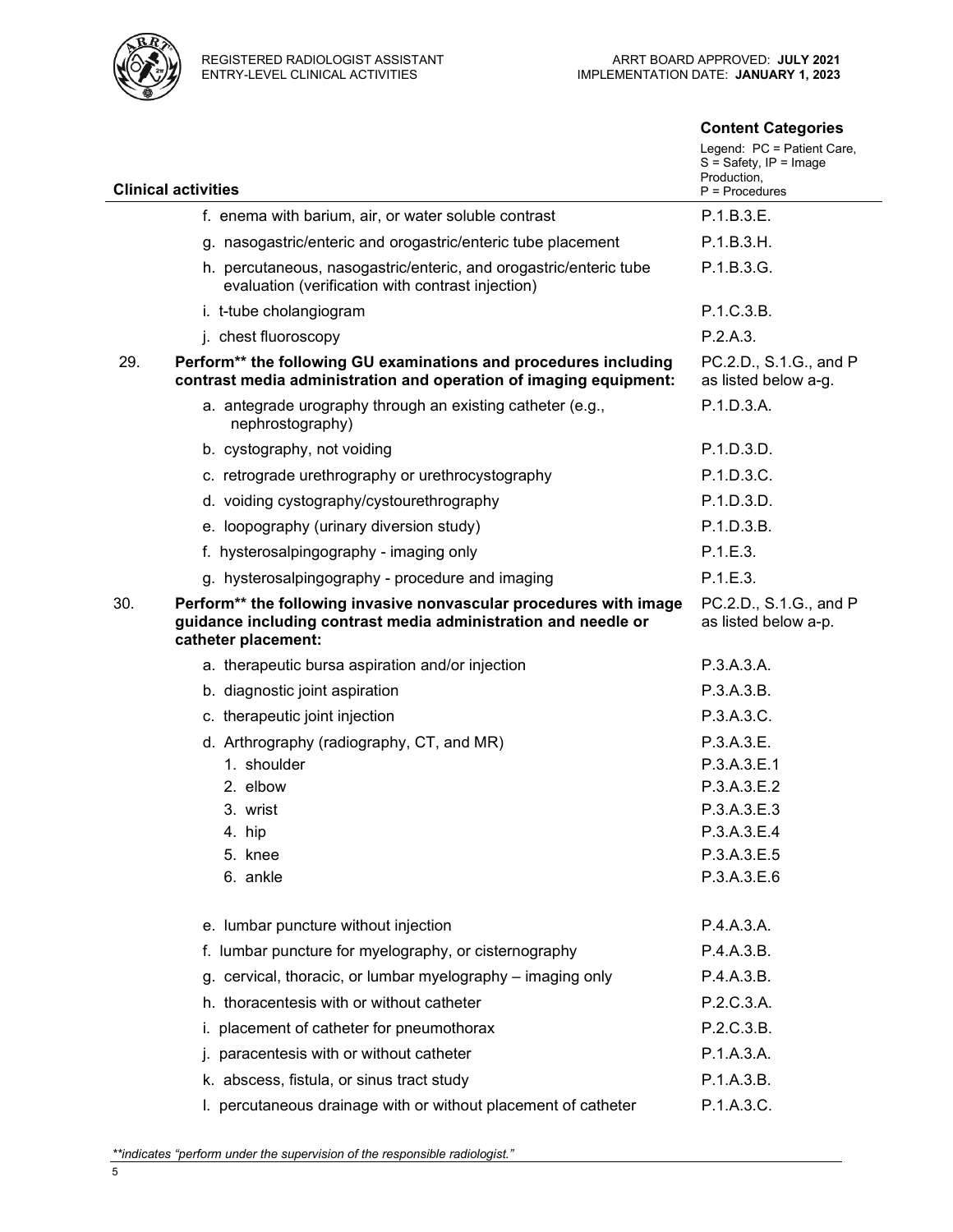

|     |                                                                                                                                                                                                                                                                                                                                                  | <b>Content Categories</b>                                                                 |
|-----|--------------------------------------------------------------------------------------------------------------------------------------------------------------------------------------------------------------------------------------------------------------------------------------------------------------------------------------------------|-------------------------------------------------------------------------------------------|
|     | <b>Clinical activities</b>                                                                                                                                                                                                                                                                                                                       | Legend: PC = Patient Care,<br>$S =$ Safety, IP = Image<br>Production,<br>$P =$ Procedures |
|     | (excluding thoracentesis and paracentesis)                                                                                                                                                                                                                                                                                                       |                                                                                           |
|     | m. removal of percutaneous drainage catheter (e.g., tunneled, or<br>non-tunneled)                                                                                                                                                                                                                                                                | P.1.A.3.E.                                                                                |
|     | n. change of percutaneous tube or drainage catheter                                                                                                                                                                                                                                                                                              | P.1.A.3.D.                                                                                |
|     | o. injection for sentinel node localization                                                                                                                                                                                                                                                                                                      | P.2.D.3.                                                                                  |
|     | p. Biopsy                                                                                                                                                                                                                                                                                                                                        |                                                                                           |
|     | 1. thyroid                                                                                                                                                                                                                                                                                                                                       | P.3.B.3                                                                                   |
|     | 2. superficial lymph node                                                                                                                                                                                                                                                                                                                        | P.4.B.4.B.                                                                                |
|     | 3. liver (non-targeted)                                                                                                                                                                                                                                                                                                                          | P.1.C.3.A.                                                                                |
|     | 4. superficial soft tissue mass                                                                                                                                                                                                                                                                                                                  | P.3.A.3.D.                                                                                |
| 31. | Perform** the following invasive vascular procedures with image<br>guidance including contrast media administration and needle or<br>catheter placement:                                                                                                                                                                                         | PC.2.D., S.1.G., and P<br>as listed below a-e                                             |
|     | a. peripheral insertion of central venous catheter (PICC) placement                                                                                                                                                                                                                                                                              | P.4.B.4.E.                                                                                |
|     | b. insertion of non-tunneled central venous catheter                                                                                                                                                                                                                                                                                             | P.4.B.4.C.                                                                                |
|     | c. central venous catheter or port injection                                                                                                                                                                                                                                                                                                     | P.4.B.4.D.                                                                                |
|     | d. tunneled venous catheter removal                                                                                                                                                                                                                                                                                                              | P.4.B.4.F.                                                                                |
|     | e. extremity venography                                                                                                                                                                                                                                                                                                                          | P.4.B.4.A.                                                                                |
| 32. | Perform** CT post-processing.                                                                                                                                                                                                                                                                                                                    | Ρ.                                                                                        |
| 33. | Perform** MR post-processing.                                                                                                                                                                                                                                                                                                                    | P.                                                                                        |
| 34. | Evaluate images for completeness and diagnostic quality, and<br>recommend additional images as required (e.g., general radiography, CT,<br>and MR). (Note: Additional images only in the same modality such as<br>additional CT slices.)                                                                                                         | Р.                                                                                        |
| 35. | Review imaging procedures, make initial observations, and communicate<br>observations only to the supervising radiologist. (R.R.A.s do not perform**<br>interpretations (preliminary, final, or otherwise) of any radiological<br>examination. The R.R.A. may make and communicate initial observations<br>only to the supervising radiologist.) | PC.1.M., P.                                                                               |